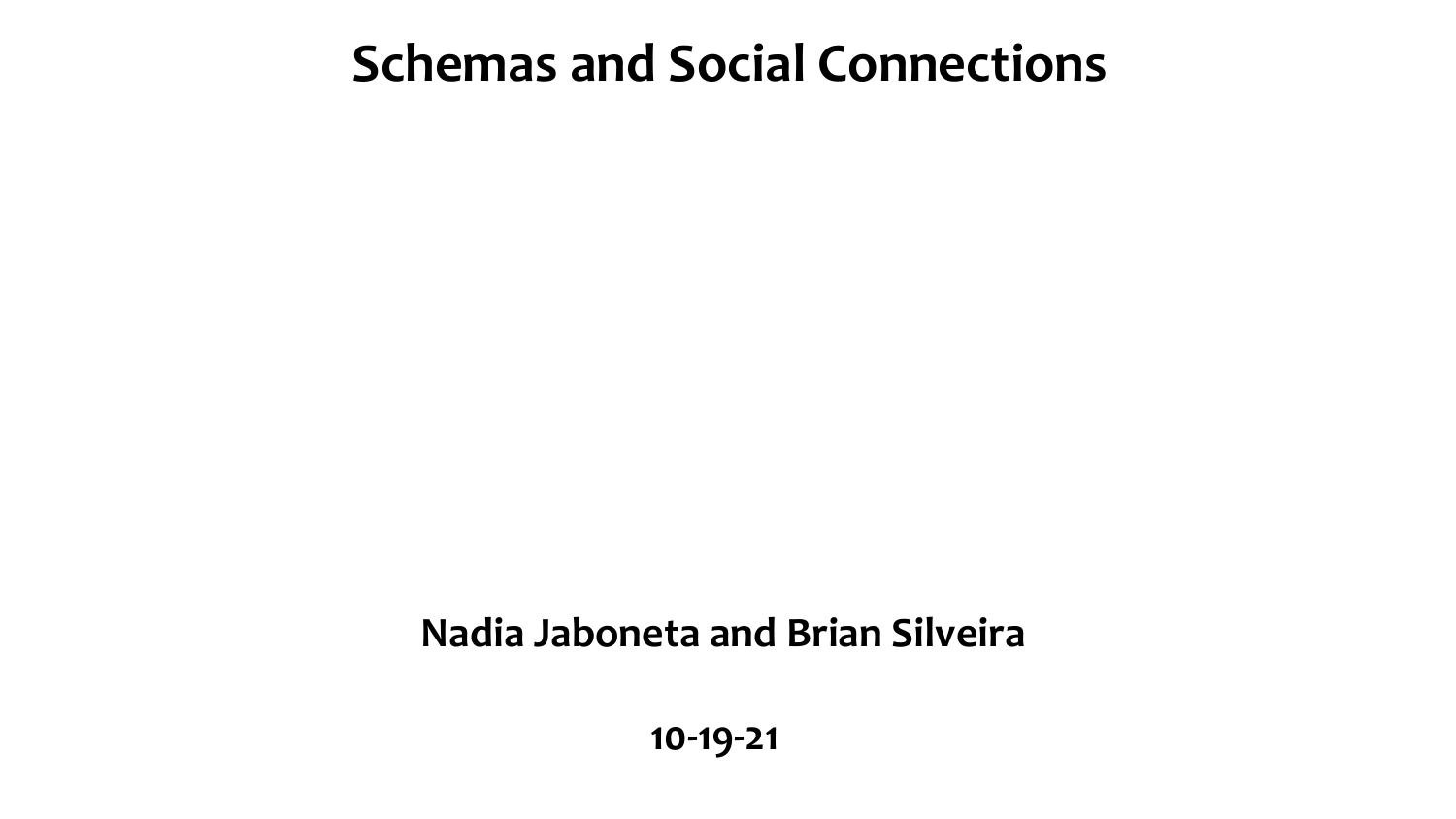# **Land Acknowledgment**



As we gather in this virtual space, we recognize that we are connected with one another through the winds that blow air into our lungs and through the waters that move deep into the earth and up into the sky. We acknowledge that the ground beneath our feet is historically the home of Indigenous Peoples, many of whom have been forced to leave for other lands. The Ohlone were the first to live, celebrate, lament, and sing upon the land where I now sit in San Francisco, California.

www.katetriggerduffert.com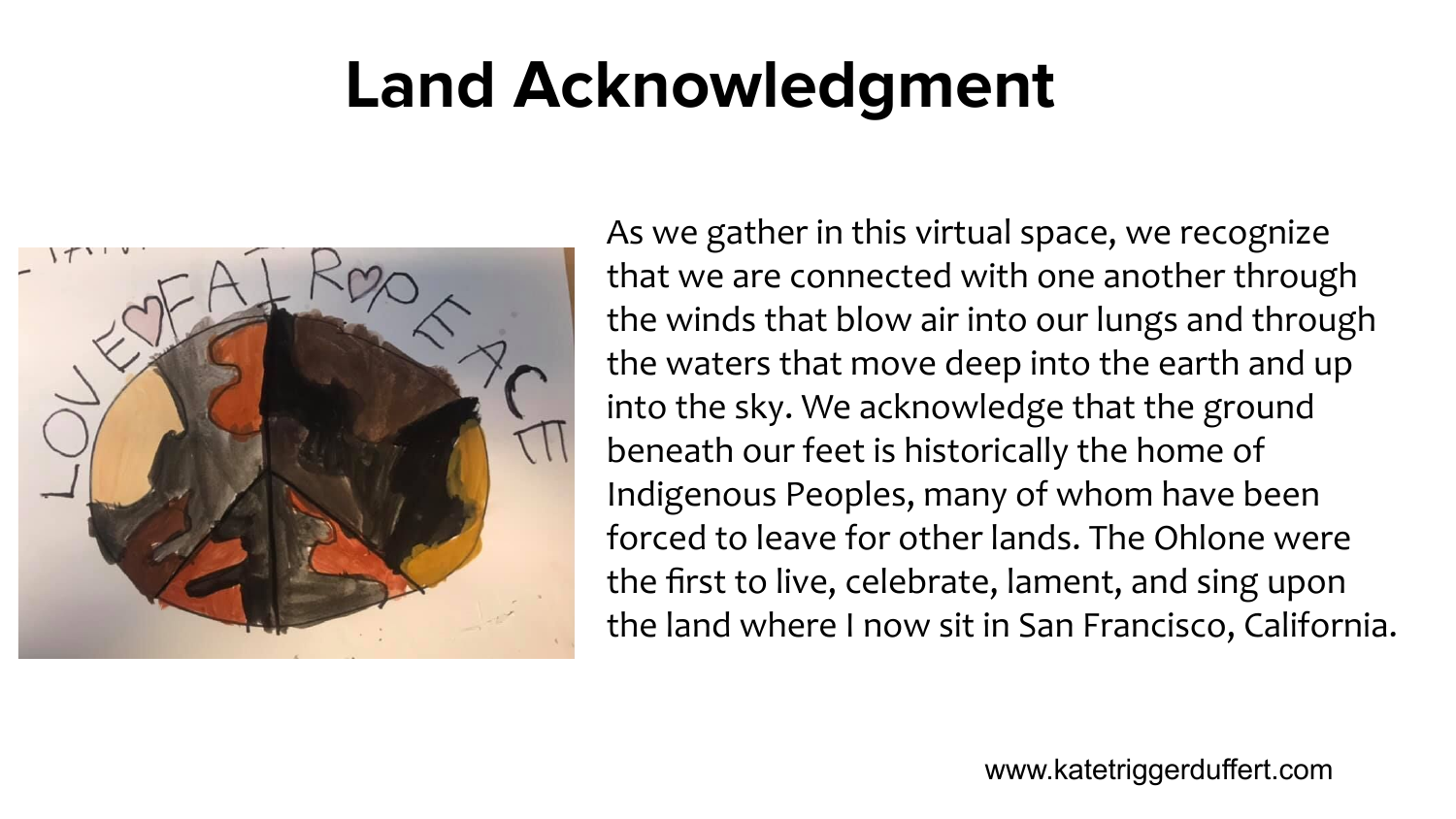### Overview of Big Ideas for Today

- Imagine a Teacher- Seeing teachers competencies
- Children as competent social scientists
- The role of the teacher in supporting children's eagerness to connect
- How schema explorations invite social connections and cooperative play
- Teacher as researcher
- Structures for openness that support reflective practice including observing with others and thinking protocols for reflection and planning.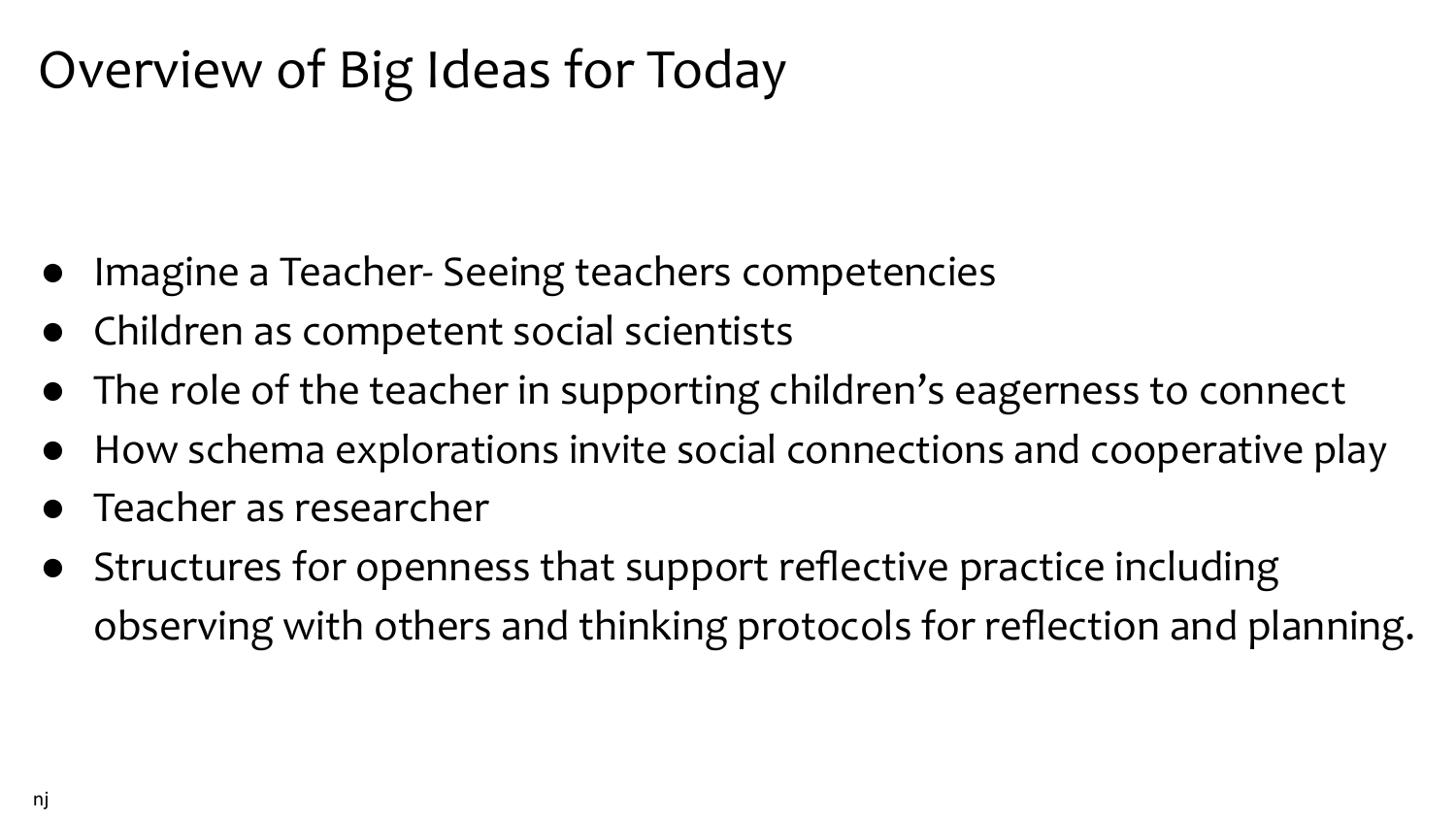The educators of Reggio Emilia remind us:

We must not assess what the child knows, or knows how to do, but what he or she could do IF...

## WE are the IF!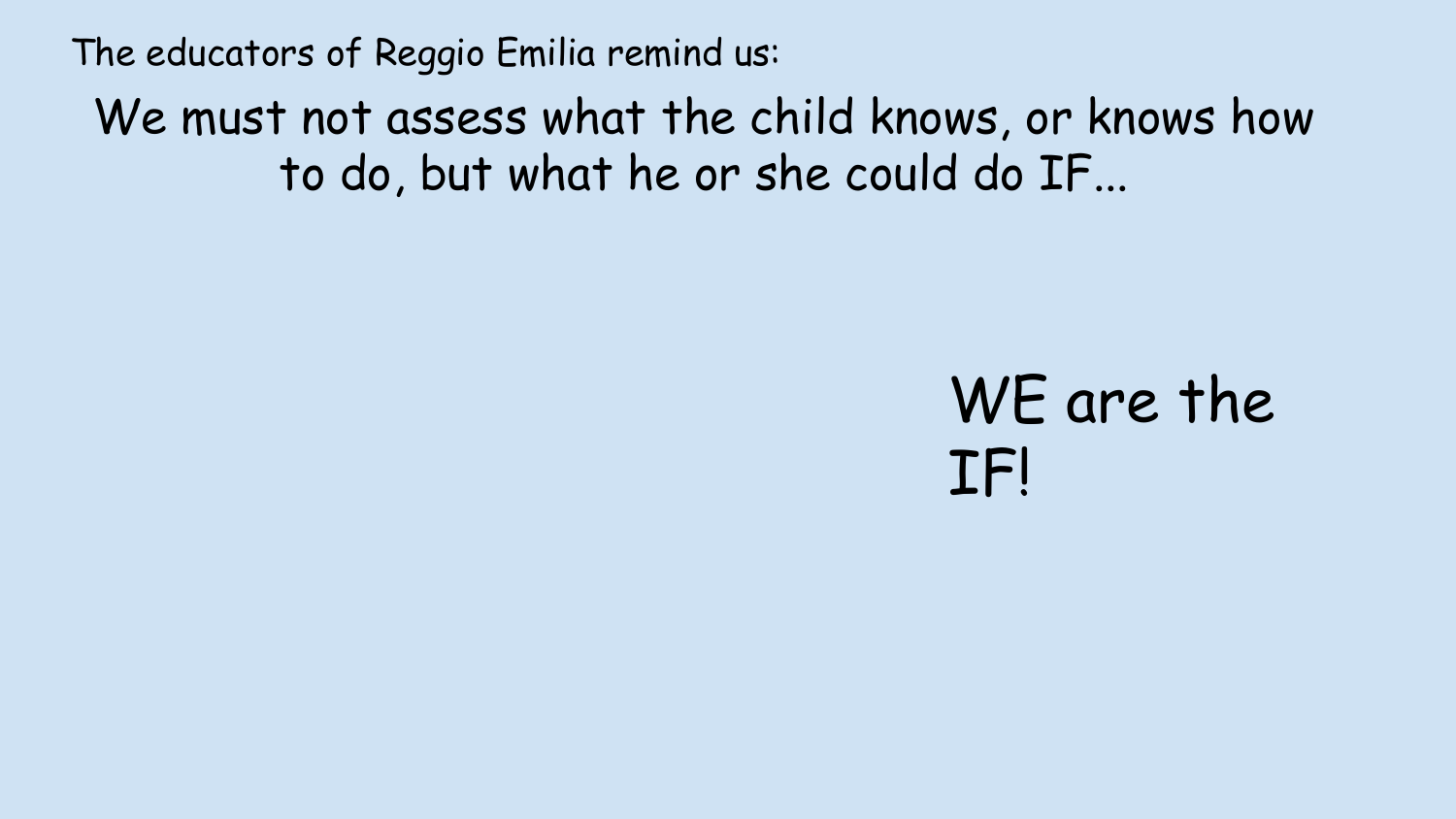#### Pause and Reflect

- What touches your heart and mind after seeing these images and hearing these ideas?
- Imagine yourself in the slideshow, what would you want it to say about you?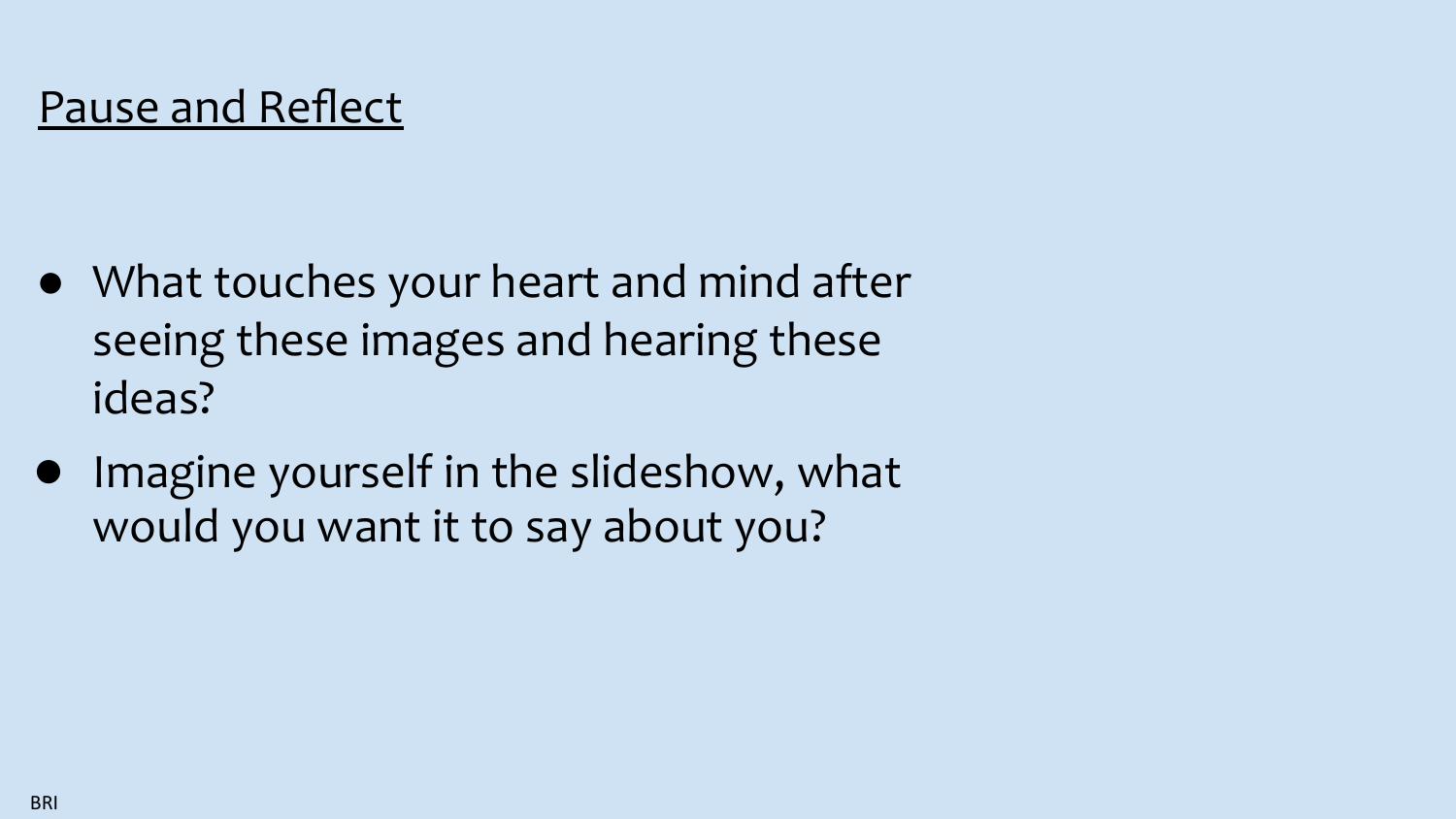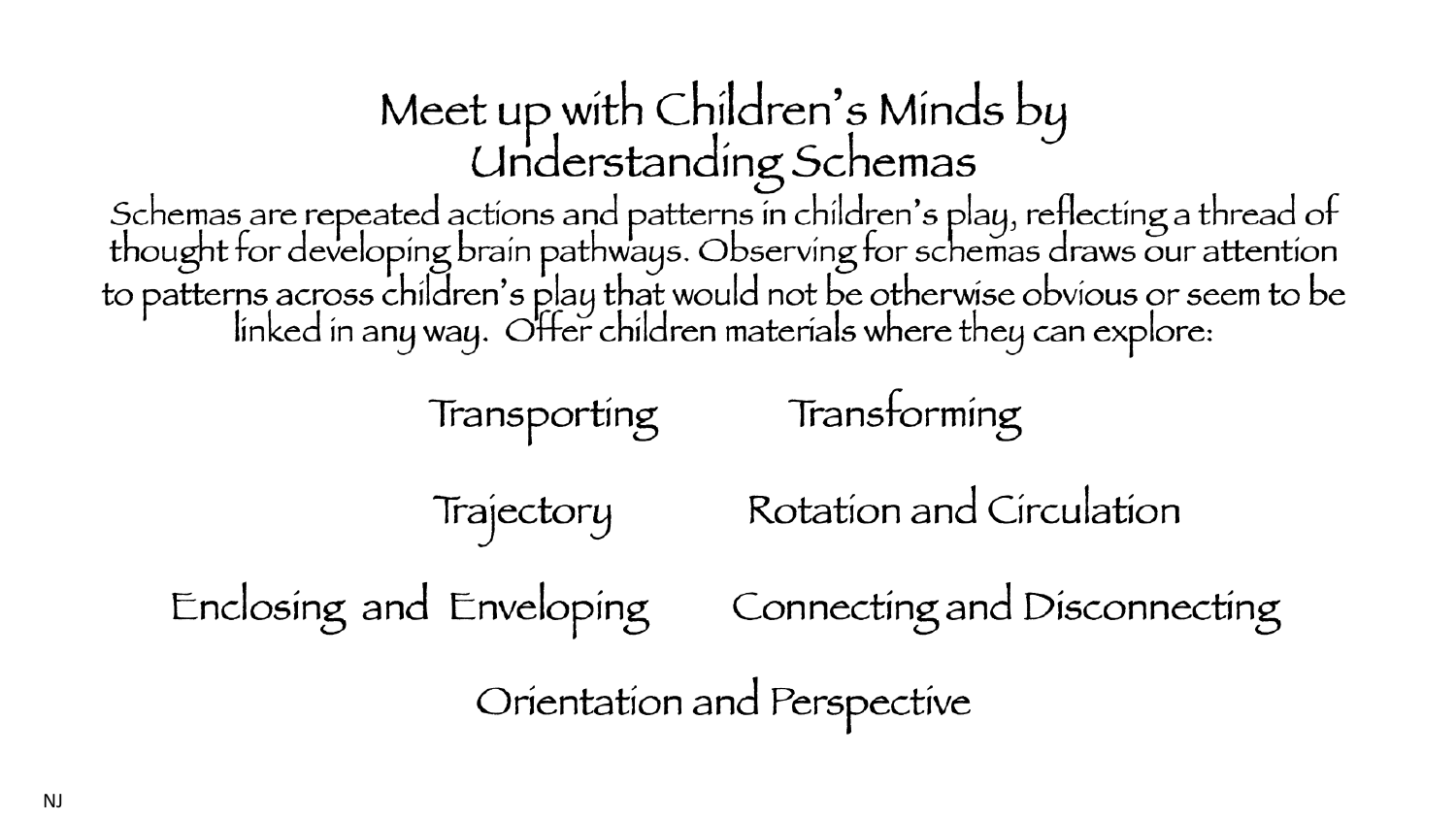## Using a Protocol

A Thinking Lens ® for Reflection and Inquiry



Know yourself



Examine the physical/social/emotional environment



Find the details of a competent child that engage your heart and mind



Seek the child's point of view



Collaborate with others to expand perspectives



Consider opportunities and Possibilities for action

THINKING LENS is registered in the U.S. Patent and Trademark Office as a trademark/service mark of Harvest Resources Associates, LLC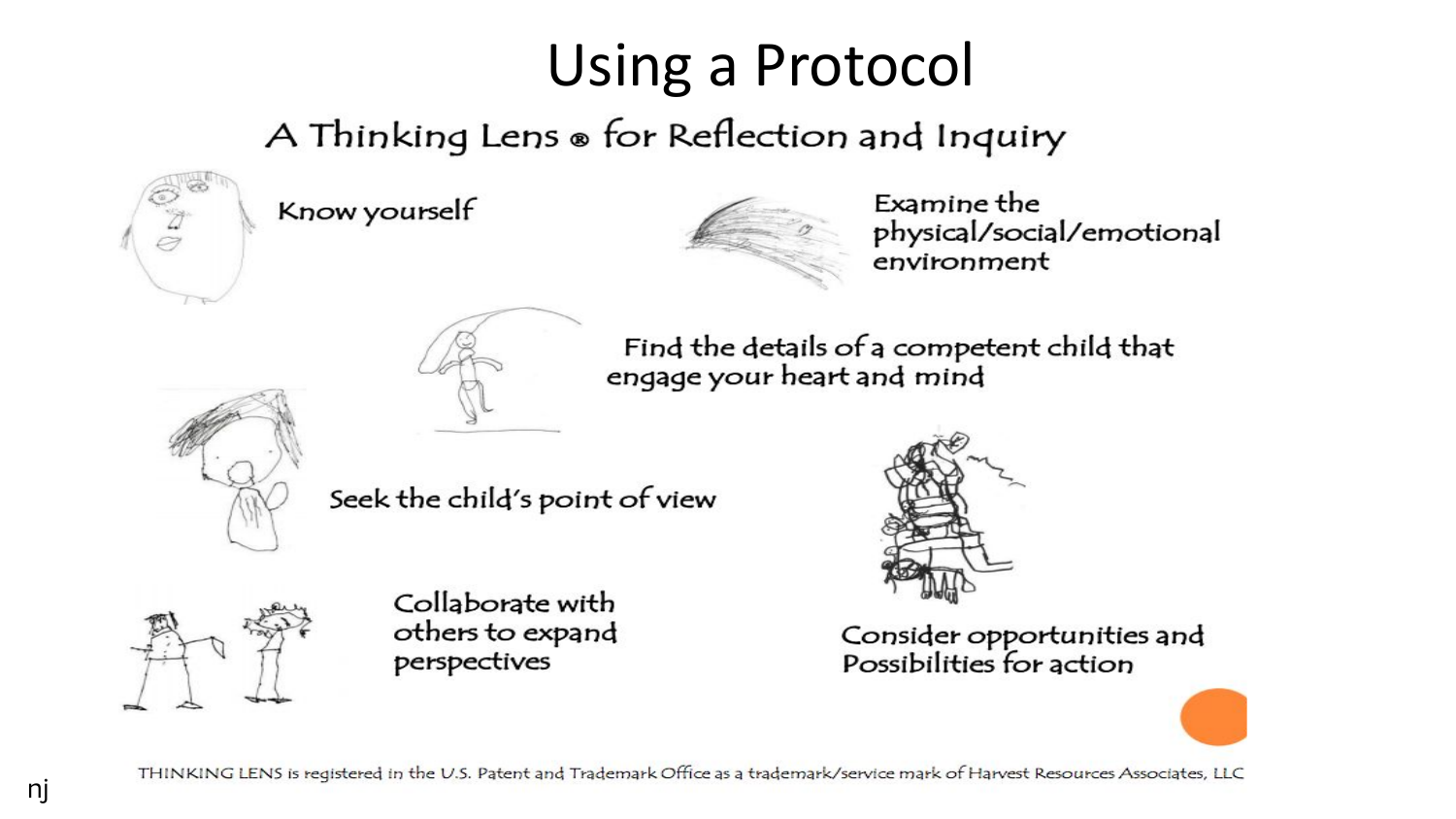### Children are Social Scientists

Babies' brains are wired to be in relationships from birth—not just any relationships, but relationships that are responsive to their interests and needs. The infant brain literally grows within these supportive, nurturing relationships. Interactions with people and the environment cause connections in the brain to form and strengthen.

(National Scientific Council on the Developing Child, 2004)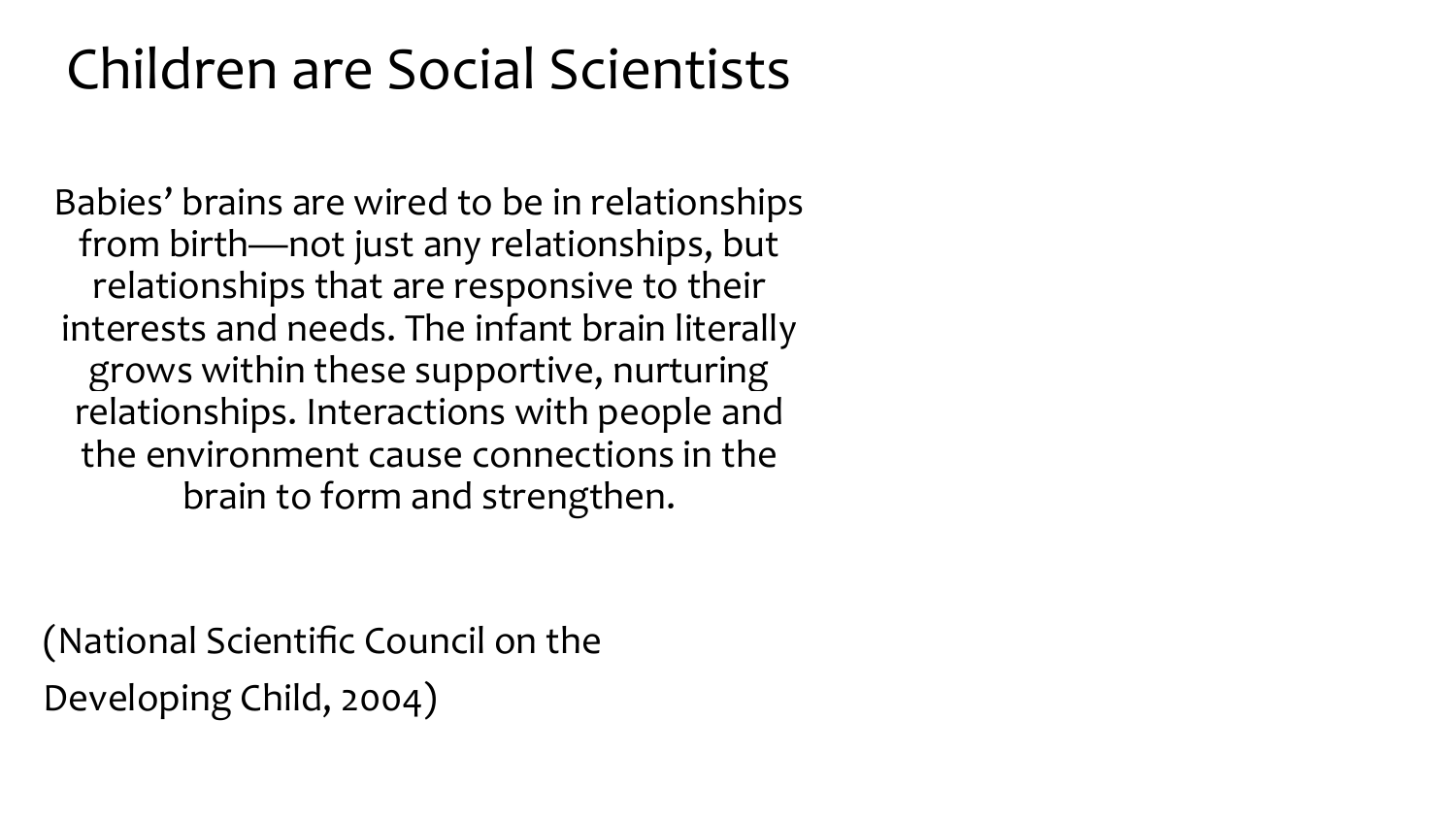What social competencies do you see and hear in these stories as the children connect with schemas?

What do these children already know about getting along?

How do these stories inspire you in your context to continue to support children's eagerness for relationships?

What touches your heart and your mind?

What lingering questions are you left with?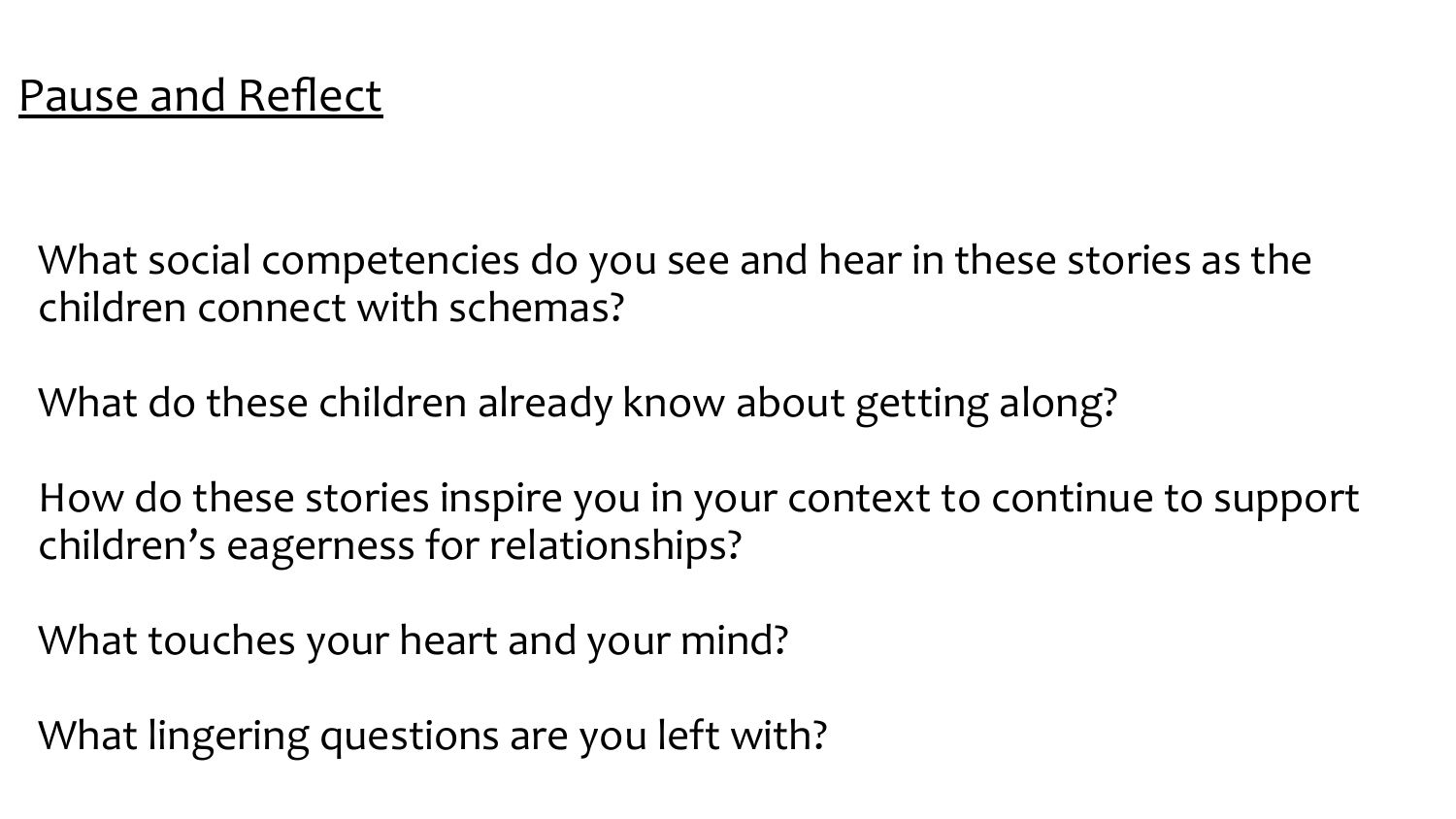"What I've come to understand is that the most important work I do to see a child in positive ways is within me. I must continually work to transform my own view of children's behaviors, see their points of view, and strive to uncover how what I am seeing reveals children's deep desire, eagerness, and capacity for relationships. There is no more important or rewarding work than this."

> - Deb Curtis From the Exchange book, **Really Seeing Children**